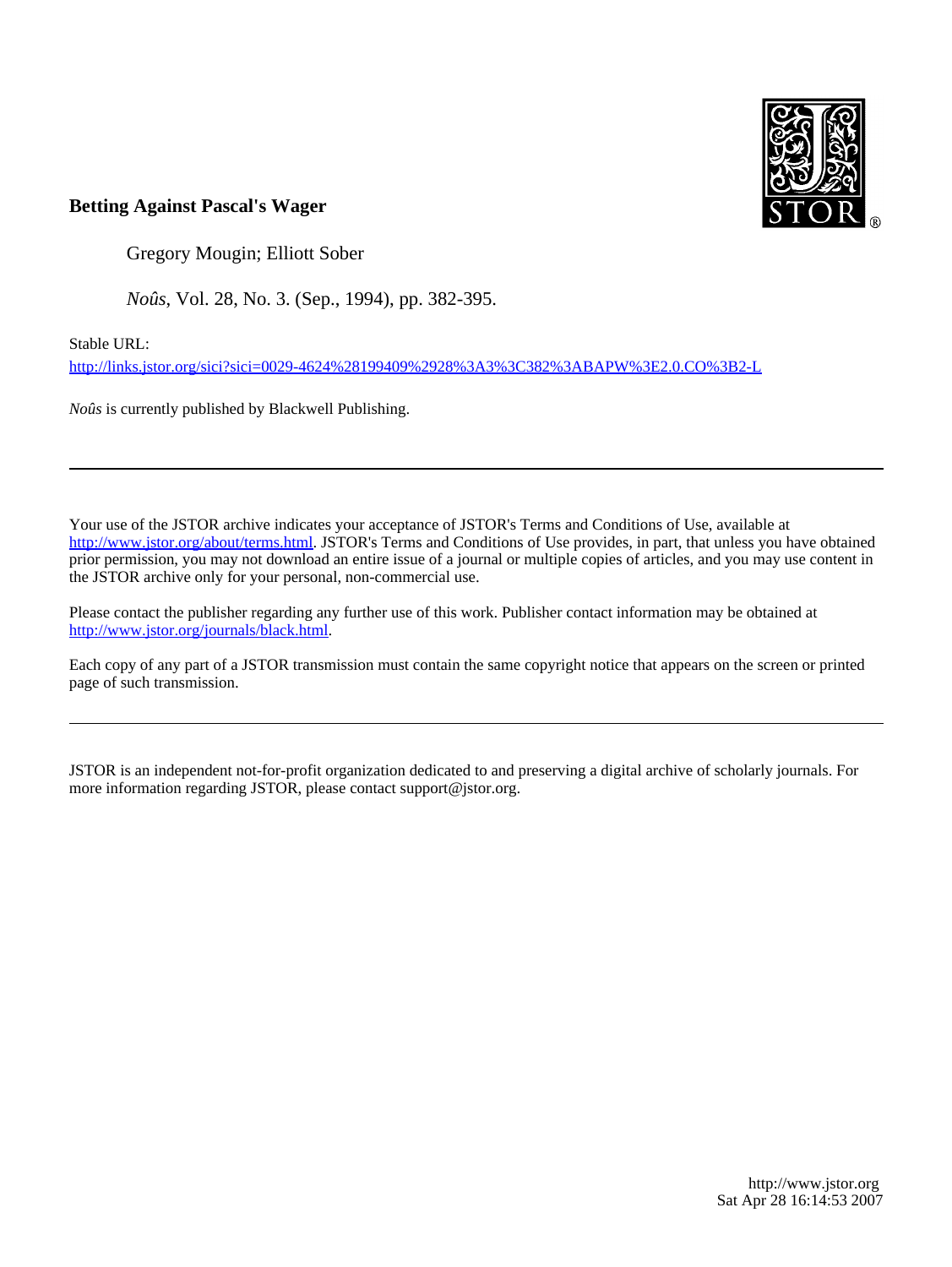# *Betting Against Pascal's Wager*  GREGORY MOUGIN AND ELLIOTT SOBER\*

University of Wisconsin

*Abstract:* Only one traditional objection to Pascal's wager is telling: Pascal assumes a particular theology, but without justification. We produce two new objections that go deeper. We show that even if Pascal's theology is assumed to be probable, Pascal's argument does not go through. In addition, we describe a wager that Pascal never considered, which leads away from Pascal's conclusion. We then consider the impact of these considerations on other prudential arguments concerning what one should believe, and on the more general question of when and why belief formation ought to be based solely on the evidence.

## **1. Introduction**

Pascal's wager is a curiosity in its own right, but it also has a wider significance. Within philosophy of religion, it aims to provide a reason to believe that God exists even if all the evidence says that he does not. And within epistemology, it threatens the ideal of objectivity, which demands that we base our beliefs on the evidence and on the evidence alone.

The wager<sup>1</sup> contains two elements. First, there is the assumption of a *theology.* A "theology," as we use the term, does not entail that God exists; rather it provides a set of conditional claims that describe what God would be like if he did exist and what the world would be like if he did not. Pascal assumes that if God exists, he sends theists to heaven and atheists to hell. And if God does not exist, after death there is only dust and ashes. Pascal's theology allows him to describe the *payoffs* that accrue to the theist and to the atheist. Heaven is of great (perhaps infinite) value and hell is comparably awful. Pascal also mentions some this-worldly consequences of theism and atheism. The theist is modestly inconvenienced by the duties of religious observance, whereas the atheist avoids these negligible costs.

In light of the payoffs attaching to theism and atheism, $2$  what is an agent to do? Pascal argues that theism is a prudent wager, even if the probability of God's

<sup>0</sup>1994 Basil Blackwell, Inc., 238 Main Street, Cambridge, MA 02142, USA, and 108 Cowley Road, Oxford OX4 lJF, UK.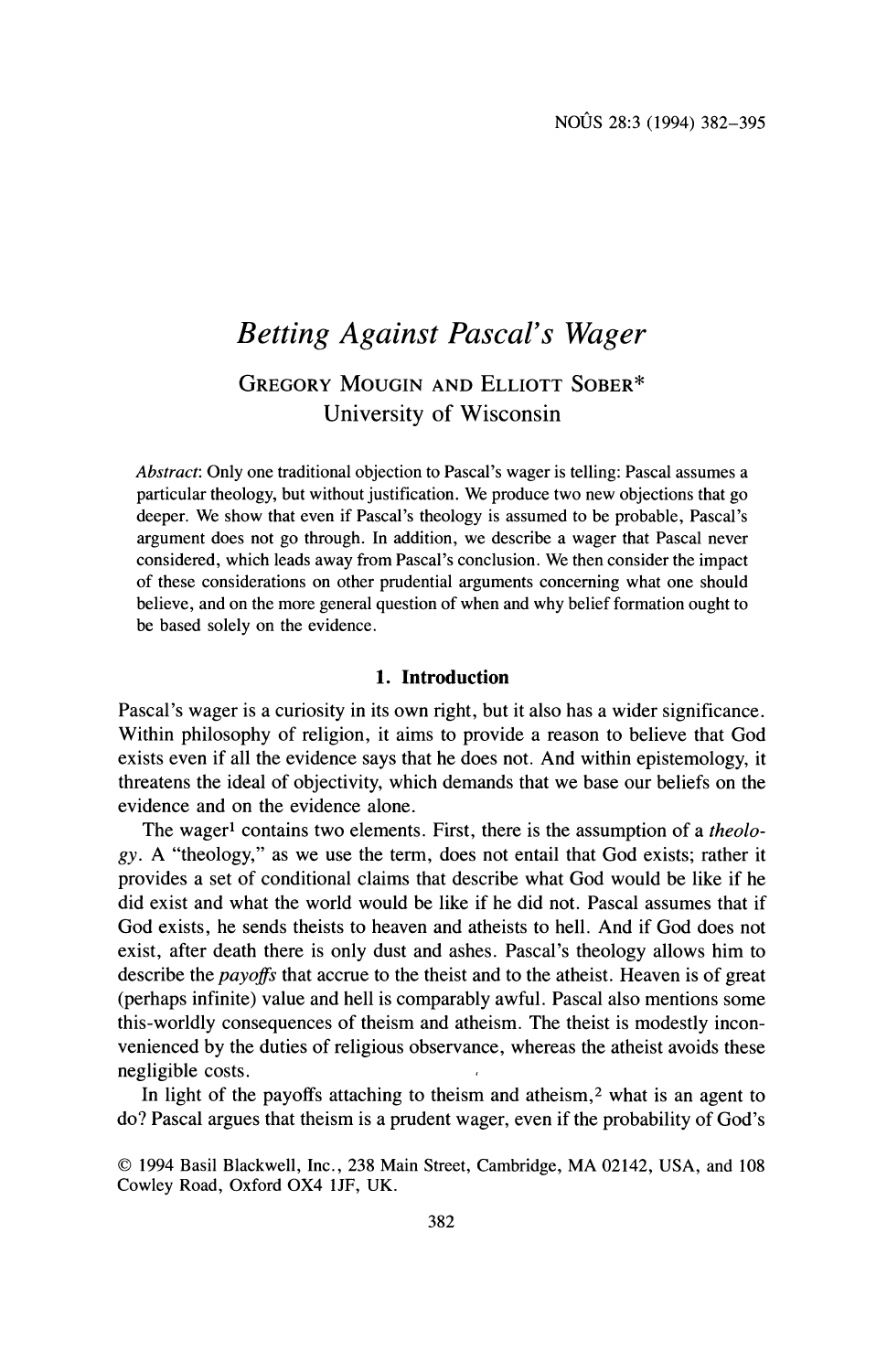existing, based on the evidence alone, is small. It now is customary to represent Pascal's reasoning in a table like the following:

|         |                   | States of the World      |                                    |  |
|---------|-------------------|--------------------------|------------------------------------|--|
|         |                   | God exists               | God does not exist                 |  |
| Actions | Theism<br>Atheism | a (heaven)<br>$c$ (hell) | b (modest loss)<br>d (modest gain) |  |

If p is the probability that God exists, then the *expected utility U()* of theism is  $pa + (1 - p)b$  and that of atheism is  $pc + (1 - p)d$ . We now can deduce that

(1) U(Theism) > U(Atheism) if and only if  $p(a - c)$  >  $(1 - p)(d - b)$ .

Pascal argues that  $(a - c)$  is *gigantic*, whereas  $(d - b)$  is *modest*.<sup>3</sup> If so, theism can be the better bet even when p is quite small. What is more, if  $(a - c)$  is *infinite* and  $(d - b)$  is *finite*, then theism is the better act as long as p isn't zero.

It makes a difference whether the payoffs are finite. If they are, then the Pascalian must show that the evidence confers on the proposition that God exists a probability greater than some threshold that is greater than zero. But if heaven and hell involve infinite payoffs, a stronger conclusion can be drawn: *Grant that there is some chance, however small, that God exists, and prudential considerations lead straight to theism.4* 

#### **2. Three Traditional Objections**

Although W. K. Clifford does not single out Pascal by name, the views he develops in "The Ethics of Belief" (1877) challenge the basic idea of letting prudence, rather than the evidence, influence what one believes.5 According to Clifford, "it is wrong always, everywhere, and for anyone, to believe anything upon insufficient evidence (p. 186)." Here is his argument for this conclusion:

...if I let myself believe anything on insufficient evidence, there may be no great harm done by the mere belief; it may be true after all, or I may never have occasion to exhibit it in outward acts. But I cannot help doing this great wrong towards Man, that I make myself credulous. The danger to society is not merely that it should believe wrong things, though that is great enough, but that it should become credulous and lose the habit of testing things and inquiring into them; for then it must sink back into savagery **(pp.** 185- 186).

We do not think that Pascal's prudentialist approach to the question of theism can be dismissed in this way. First of all, we doubt that objectivity is an irreducible end in itself; we suspect that objectivity makes sense only to the extent that it can be expected to have good consequences for the agent.6 If so, it would be odd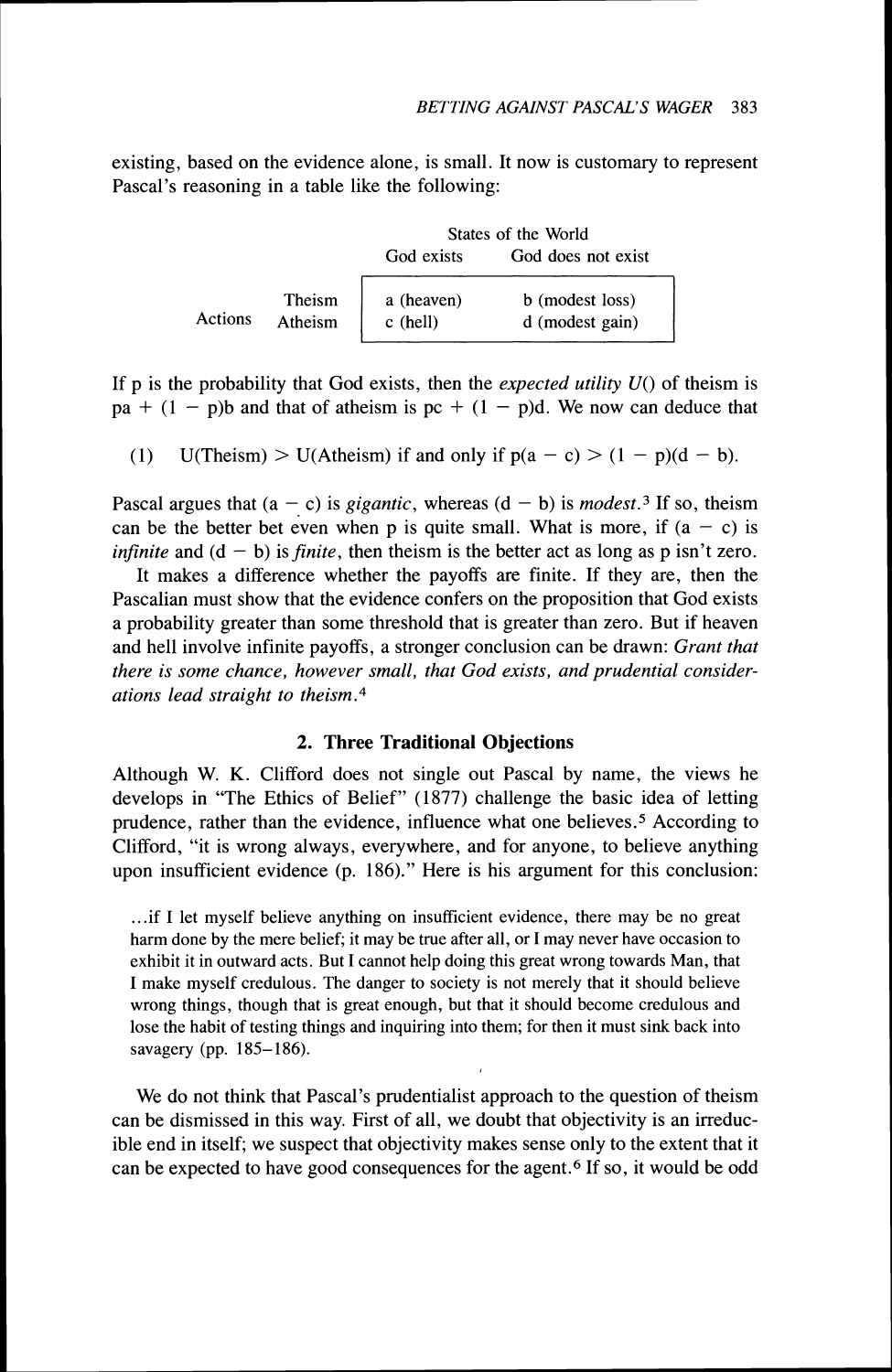to criticize Pascal's wager on the grounds that it is a prudential argument when one's alternative epistemology is itself justified by a prudential argument. The issue should be decided by seeing whether Pascal's wager is a *good* prudential argument, not by simply observing that it is, indeed, a prudential argument.

We note, in this connection, that Clifford's argument for objectivity is prudential. And as such, it is none too good. The risk that society will "sink back into savagery" if someone buys Pascal's argument is so small as to be not worth considering. Clifford seems intent on scaring the reader by exaggerating the risks of taking even a single step on a slippery slope.

A second standard objection to Pascal's argument is that theism cannot be treated as a problem of prudential action, because believing a proposition is not an action one can simply decide to perform. Pascal himself anticipates this challenge. He says, with just a trace of irony, that if you accept the logic of the argument, but still find it impossible to believe, then you should start living among religious people. By doing so, habits of faith will gradually take hold. Although one cannot decide to believe, one can decide to live one's life so as to make it probable that one will become a believer.

We agree with the drift of Pascal's reply, although it is questionable how contagious religious beliefs are to those already inoculated with skepticism. In any event, we think that Pascal's principal conclusion is that theism is *prudent.*  Whether and how theism may be *attained* is another matter.7

The last traditional objection to Pascal's wager that we want to consider is that Pascal offers no justification for his theological assumptions. These assumptions are conditional in form; they describe what happens to theists and atheists if God exists, and what happens to them if he does not. We find this objection quite compelling. If God sends people to heaven and hell for reasons having nothing to do with whether they are theists, then Pascal's analysis will be mistaken. $8$ 

# **3. A New Objection to Pascal's Wager**

Let us consider this last objection with more care. The objection cannot be that Pascal has not shown his theological assumptions to be *absolutely certain.*  This would be an unreasonably high standard to impose. Rather, what we ask for, and what Pascal does not provide, is that his theology be shown to be *reasonable.* 

Understood in this way, the objection raises the following question. If Pascal's theology were reasonable, would it follow that theism is more prudent than atheism? We now will show that the answer is *no.* In particular, we will show that

(2) If Pascal's theology ("P-theology") is highly probable but less than certain, then it does not follow from the payoffs he describes that theism is more prudent than atheism.

Our new objection to the wager stems from a simple point: If  $Pr(P-theology)$  $\leq$  1, then the expected utilities of theism and atheism will depend crucially on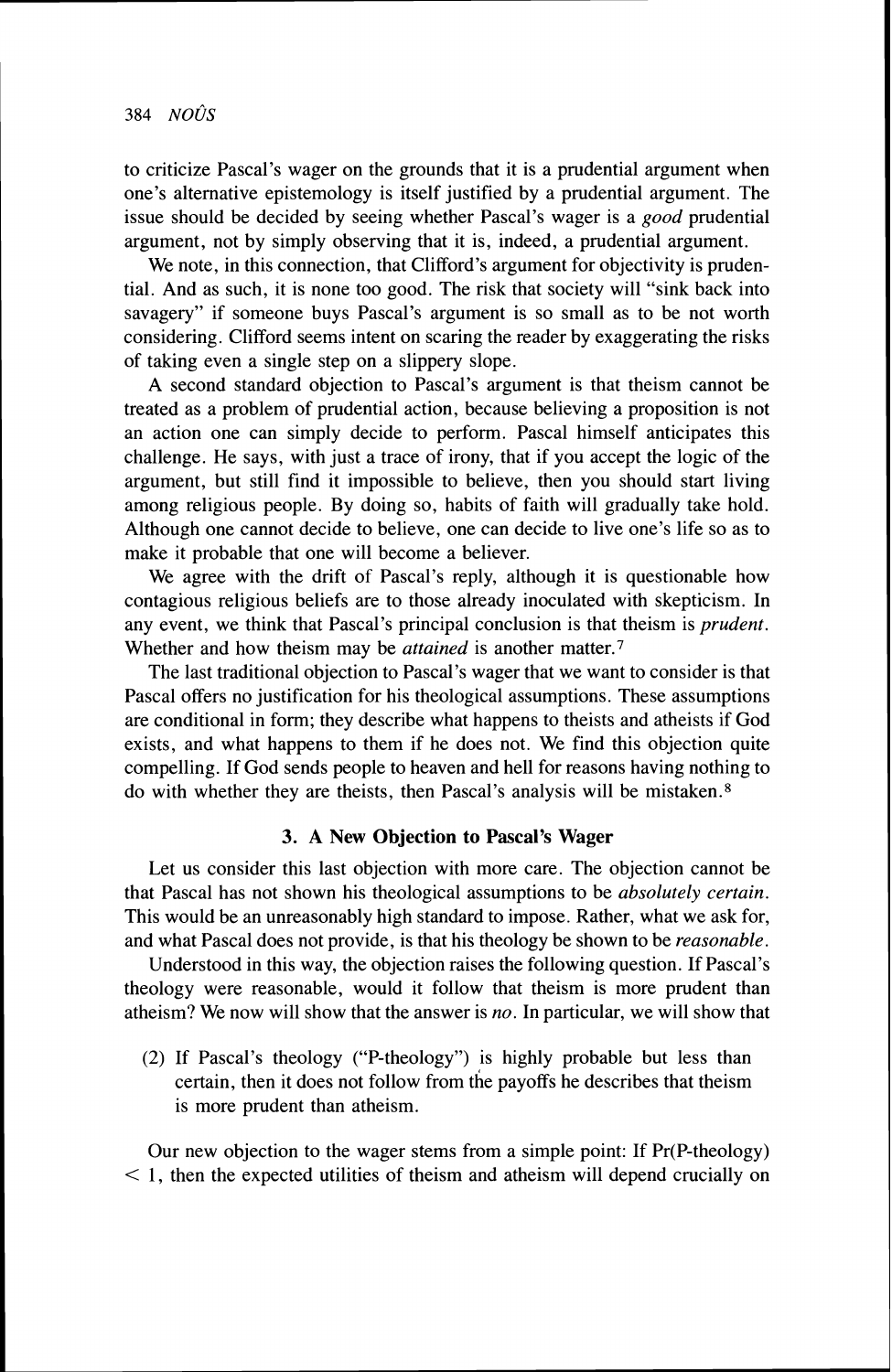what *other possible theologies* say. As it turns out, there are many decision problems involving theism and atheism in which atheism has a higher utility than theism even though the agent is virtually certain that P-theology is true.

The Pascalian may be tempted to respond to this point by saying that if Pr(Ptheology)  $\approx$  1, then alternative theologies will be so improbable that the consequences of theism and atheism under the assumption that an alternative theology is true will have negligible impact on the expected utilities, thus leaving unchanged Pascal's conclusion that  $U(Theism) > U(Atheism)$ .

Here is a simple example that shows that this quick response is mistaken:

|         | G&P    | $-G\&P$ | G&X    | $-G\&X$ |
|---------|--------|---------|--------|---------|
| theism  | heaven | rot     | hell   | hell    |
| atheism | hell   | rot     | heaven | heaven  |

Here  $G = "God exists." P = Pascal's theory, and X is a theory that says that$ atheists go to heaven and theists go to hell, regardless of whether God exists or not. The above table describes the consequences of theism and atheism by focusing on what happens after one dies. Further specifying the consequences before one dies, as Pascal troubles to do, will not affect the outcome of the analysis.

X-theology posits an after-life that is not supervised by a deity. After they die, splendid things happen to atheists and horrible things happen to theists. We call these splendid and horrible eventualities "heaven" and "hell" because that is how good and bad they are. If the reader thinks that heaven and hell cannot exist if God does not, then these outcomes should be renamed. All we need for our point is that X-theology says that atheists fare as well (from an experiential point of view, say) as P-theology says that theists do when God exists.

To compute the expected utilities of theism and atheism, the agent must assign probabilities to the four possible states that the world might occupy. The source for these probabilities is the agent's current degrees of belief, where these are calculated solely on the basis of the agent's evidence. The agent we are considering assumes that these four states are exhaustive.

One obvious consequence of the decision table is that

If  $Pr(P) = 1$  and  $Pr(G) > 0$ , then  $U($ theism $) > U($ atheism $)$ .

If P-theology is absolutely certain and there is some chance, however small, that God exists, then Pascal's conclusion is correct. However, we now need to consider the case in which  $Pr(P)$  is high, though less than unity.

Let us begin by supposing that heaven is infinitely good and hell is infinitely bad. If so, theism and atheism are equally prudent, as long as  $Pr(G\&P)$  and  $Pr(X)$ are each nonzero. This is because  $1/10$ th of infinity is the same as  $1/1000$  of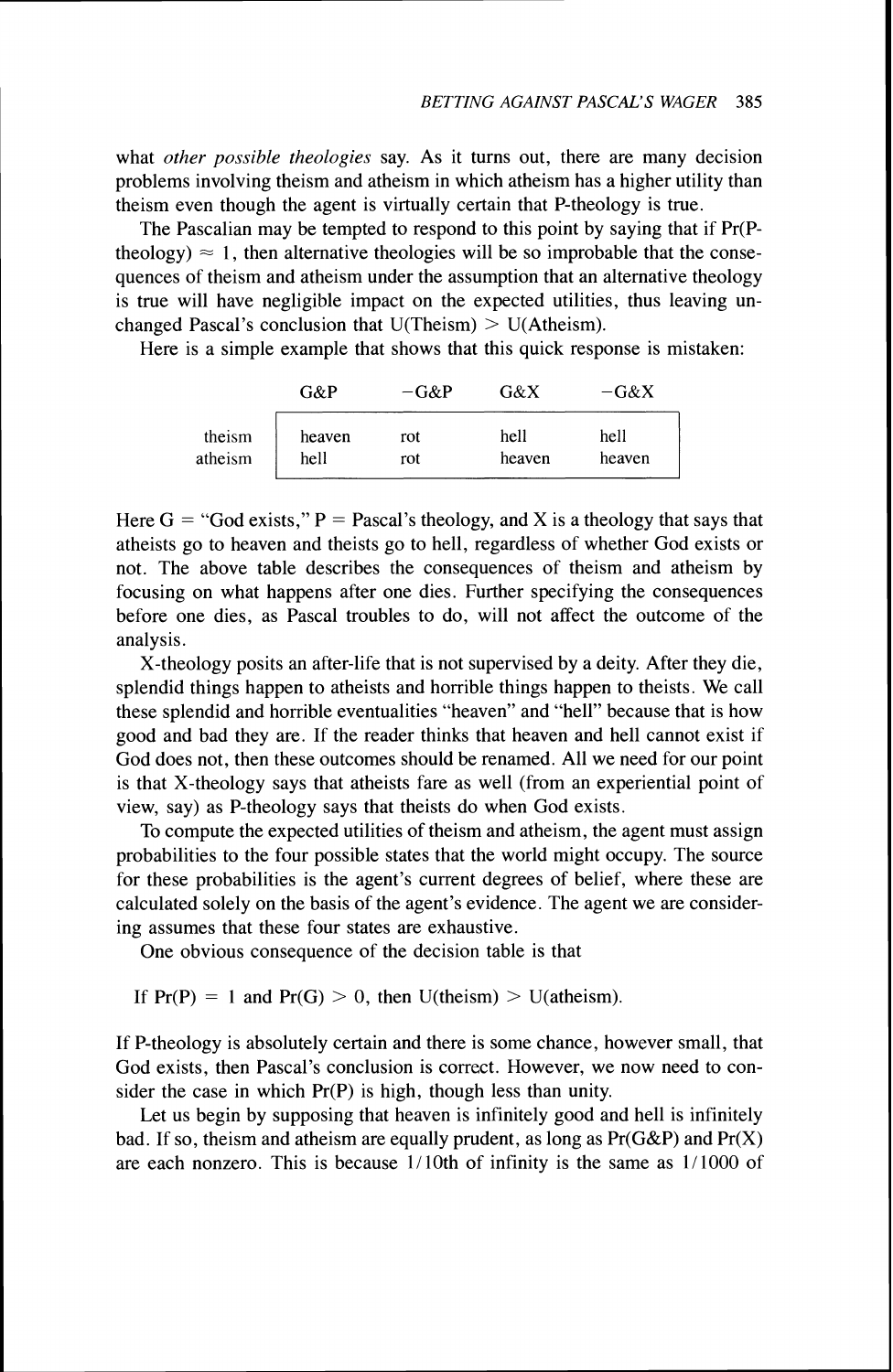infinity.9 With the assumption of infinite payoffs, we can mimic Pascal's conclusion as follows: grant that there is some chance, however small, that X-theology is true, and prudential considerations lead straight to the conclusion that it doesn't matter whether you are a theist or an atheist.

Let us now explore the supposition that heaven and hell entail enormous, though finite, pay-offs.10 Given this assumption, it is a consequence of the decision table that

(3) If  $Pr(P) < 1$ , then U(theism)  $>$  U(atheism) if and only if  $Pr(G\&P)$  $Pr(X)$ .

The point of importance here is that  $Pr(G\&P)$  can be less than  $Pr(X)$  without violating the assumption that Pr(P) is quite high.

Pascal wants to address someone who thinks that Pr(G) is small. This is the case of interest, since if someone's evidence already makes Pr(G) high, there is no need for a prudential argument to justify theism. But notice that if Pr(G) is small, the same must be true of  $Pr(G\&P)$ , even if  $Pr(P)$  is big. It follows that there are many cases in which  $Pr(P)$  is high,  $Pr(X)$  is low, and  $Pr(G\&P) < Pr(X)$ ; merely let  $1.0 > Pr(P) \ge 0.5 \ge Pr(X) > Pr(G).$ <sup>11</sup> So even if P-theology were a quite reasonable theology (in the sense of being highly *probable),* it would not follow that theism is more prudent than atheism.

Of course, there are many more theologies than the two we have described.12 We have considered P-theology, which Pascal uses to argue that theism is prudent, and X-theology, which can be used to construct a prudential argument for atheism. There are many more theologies of each type. Our suspicion is that widening the range of theologies considered will not displace the conclusion reached here: *The assumption that Pascal makes—that P-theology is evidentially well-supported-does not suffice for theism to have a higher expected utility than atheism.* 

There is a general lesson underlying our argument for this point. Typically, agents need to make background assumptions if they are to assign payoffs to actions performed in different states of the world. For example, consider the mundane problem of deciding whether to carry an umbrella. Either there will be rain or there will not. We then consider what the consequences will be in each of four situations. In particular, we help ourselves to such assumptions as  $(A)$ —that *we will get wet if we are outside in the rain without an umbrella.* 

We make such assumptions, but precisely how certain are we that they are true? A moment's reflection reveals that we are not absolutely certain of these assumptions. At best, we regard them as highly probable. However, this lack of total certainty does not undercut the legitimacy of our analysis; it would be overly fastidious to demand that we take into account the improbable eventuality that (A) is false. The reason is that *a more precise representation of our epistemic situation would not materially affect the outcome of deliberation.* Whether it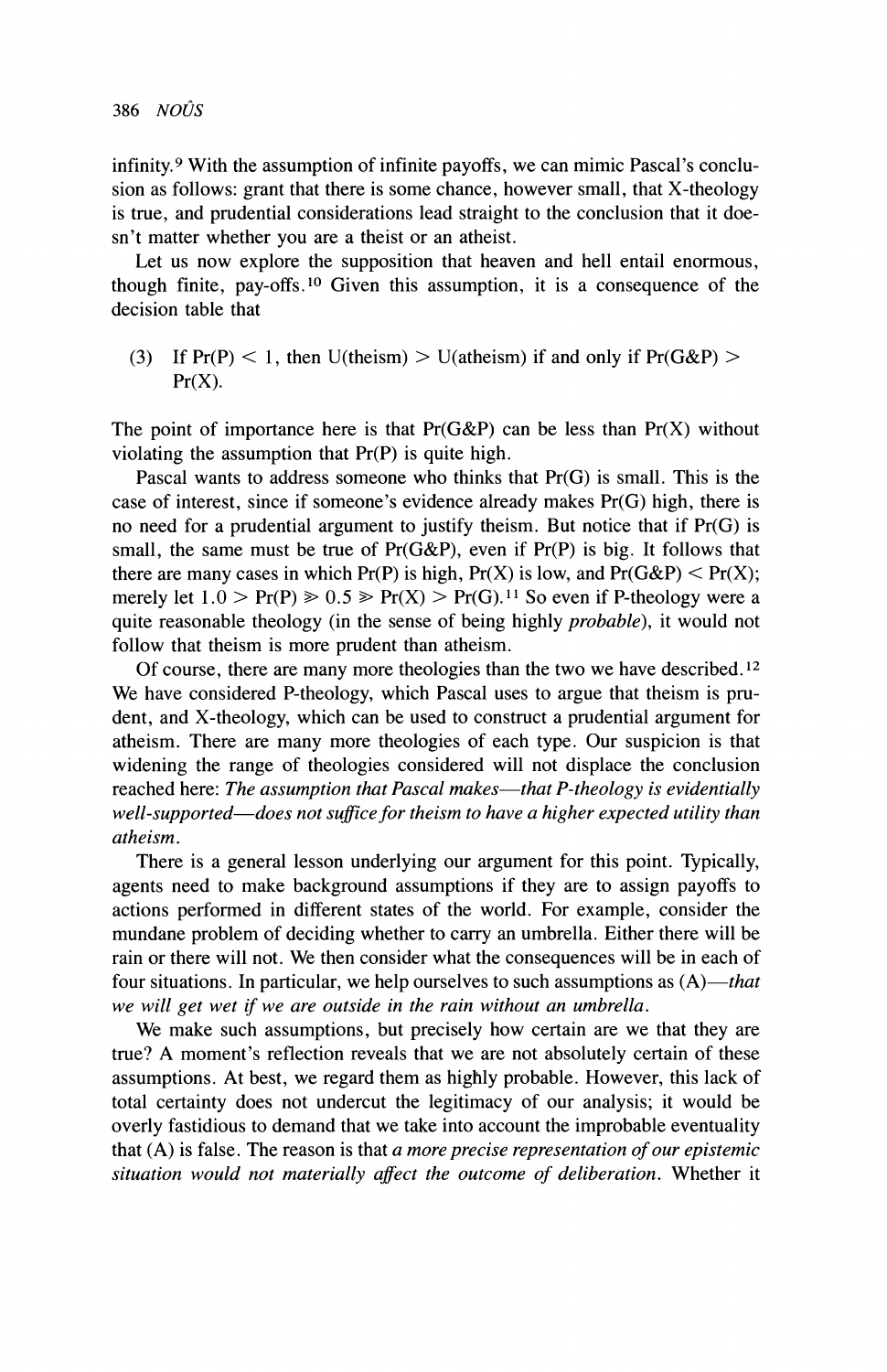makes sense to take an umbrella will not be affected by whether we assume that (A) is certain, or only that its probability is 0.99.

The problem we have just described in connection with Pascal's wager is that his analysis is not similarly robust;<sup>13</sup> his argument succeeds if his theology is assigned a probability of unity, but founders when a lesser value is specified.

## **4. A Wager that Pascal Never Considered: The Second New Objection**

We think that the problems with Pascal's wager go deeper than the one described in the previous section. Suppose that an atheist has good reason to be very confident in the truth of P-theology, and assigns probabilities to the other possible theologies in such a way that  $U$ (theism)  $> U$ (atheism). Pascal supposes that considerations of prudence now oblige the agent to become a theist. However, what is to prevent the atheist from reasoning in the following way? Instead of accepting P-theology on evidential grounds and evaluating G on prudential grounds, why not accept  $-G$  on evidential grounds and evaluate the prudential value of continuing to believe P-theology? Pascal asks us to assume a theology and to decide whether to shift from atheism to theism. The new problem is to assume atheism and to decide whether to shift from P-theology to some other theology.

Pascal cannot reject this problem out of hand. After all, if convictions about the existence of God may be modified for prudential reasons, why can't theologies? Let us now trace out the consequences of this new problem.

If an atheist is to consider alternatives to P-theology, what options should be contemplated? We will focus on X-theology, which, recall, says that atheists go to heaven and theists go to hell, regardless of whether God exists. For an atheist, the payoffs associated with believing P-theology (B(P)) and believing X-theology  $(B(X))$  are as follows:

|      | P-theology is true | X-theology is true   |
|------|--------------------|----------------------|
| B(P) | rot and feel bad   | heaven and feel bad  |
| B(X) | rot and feel good  | heaven and feel good |

Atheists who accept P-theology are apt to suffer from anxiety. This is because atheists sometimes contemplate what will happen to them if they are mistaken and God in fact exists. How much better for one's peace of mind to see one's atheistic error, if such it be, go unpunished!14 This is why, from a psychological point of view, it is better for an atheist to embrace X-theology than P-theology.

Pascal explored the problem of deciding whether to be a theist, on the assumption that P-theology is true. We have just described the problem of deciding whether to accept P-theology, on the assumption that atheism is true. These two separate problems can be combined into a single problem in which the agent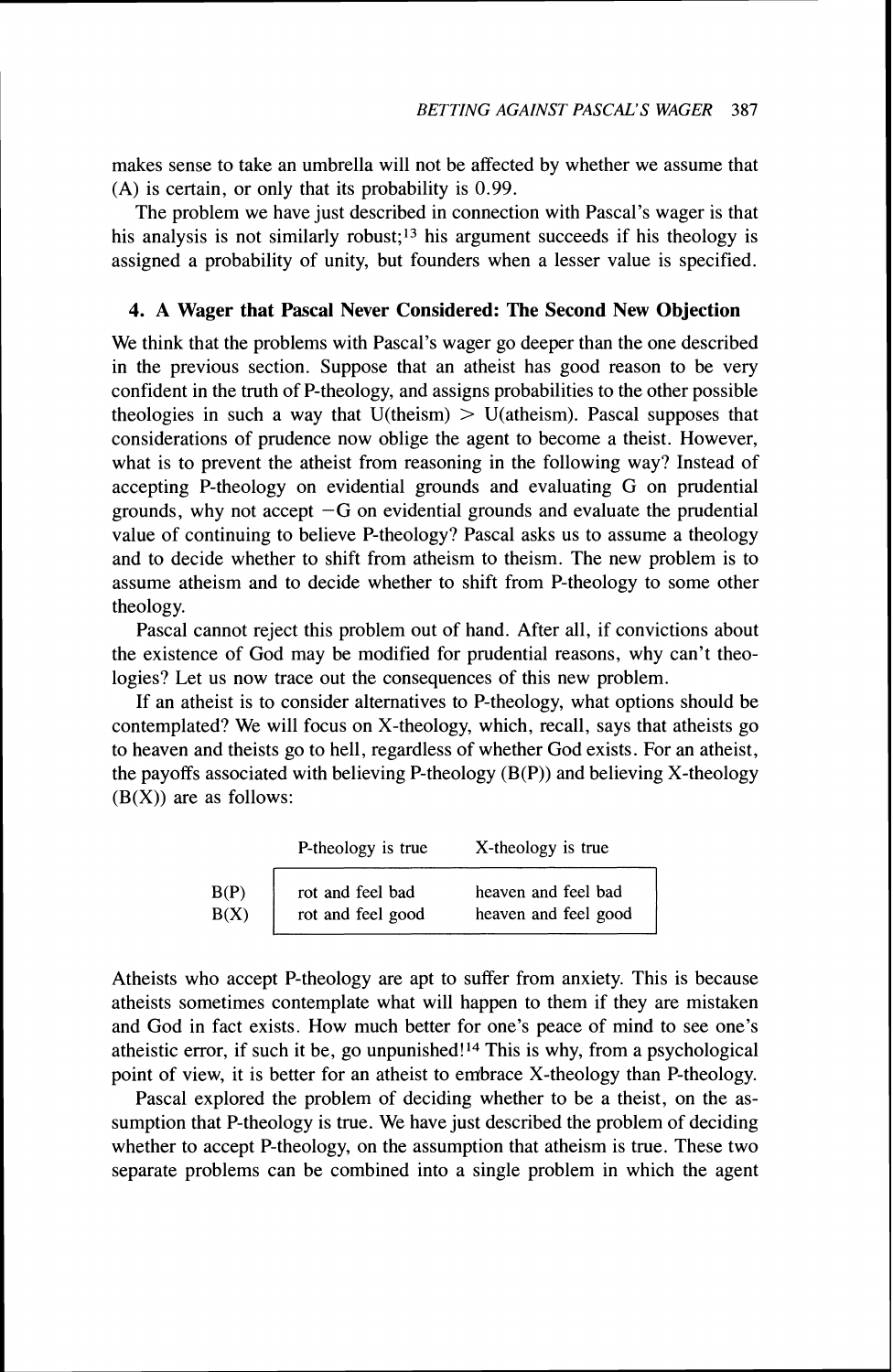388  $NO\hat{U}S$ 

decides which of four pairs of beliefs to adopt. This fuller problem can be represented as follows:

|                  | $G\&P$     | $-G\&P$   | G&X        | $-G&X$     |
|------------------|------------|-----------|------------|------------|
| $B(G)$ & $B(P)$  | heaven and | rot and   | hell and   | hell and   |
|                  | feel good  | feel good | feel good  | feel good  |
| $B(-G)$ & $B(P)$ | hell and   | rot and   | heaven and | heaven and |
|                  | feel bad   | feel bad  | feel bad   | feel bad   |
| $B(G)$ & $B(X)$  | heaven and | rot and   | hell and   | hell and   |
|                  | feel bad   | feel bad  | feel bad   | feel bad   |
| $B(-G)$ & $B(X)$ | hell and   | rot and   | heaven and | heaven and |
|                  | feel good  | feel good | feel good  | feel good  |

The first line in each cell describes the payoffs of the relevant action in the afterlife; the second line describes its this-worldly consequences.

The wager that Pascal described involves comparing the first and second acts where the world is assumed to fall in the first or second column. The wager described at the beginning of this section involves comparing the second and fourth acts, assuming that the world falls in the second or fourth column.

What can be said of the fuller  $4 \times 4$  problem just defined? Everything depends on the assignment of probabilities (based solely on the evidence) to the four possible states of the world. As in Pascal's wager, we will restrict our attention to an agent who starts off thinking that  $(-G\&P)$  is highly probable.

The first point is that if all the probability is concentrated on  $(-G\&P)$ , there is a tie between  $B(G\&P)$  and  $B(-G\&X)$ . That is, if you believe, based on the evidence, that  $(-G\&P)$  is certain, this belief is *prudentially unstable*. An agent who begins with this belief must move away from it, if belief revision is driven by prudential considerations of the sort we have been describing. Once the agent abandons  $(-G\&P)$ , there are two belief states to which the agent may migrate. One of these equilibria was described by Pascal; we have described the other.

The second point is that if most, but not all, of the probability is concentrated on  $(-G\&P)$ , what the best act is will depend on how the remaining probability is distributed. If all of it is assigned to  $(G\&P)$ , then  $B(G\&P)$  is prudentially best. If more is assigned to X-theology than to (G&P), then  $B(-G\&X)$  is best.<sup>15</sup> Here we recapitulate the point made in Section 3; assigning a high probability to P-theology (or to the conjunction  $-G\&P$ ) is not enough for Pascal to reach his desired conclusion. However, the present point is that Pascal's prudentialism obliges him to cast his net more widely than he supposed; if belief in God should be decided on nonevidential grounds, the same will be true of other beliefs. This means that Pascal's very *local* prudentialism-in which only theism is subjected to prudential scrutiny-is arbitrarily narrow.<sup>16</sup>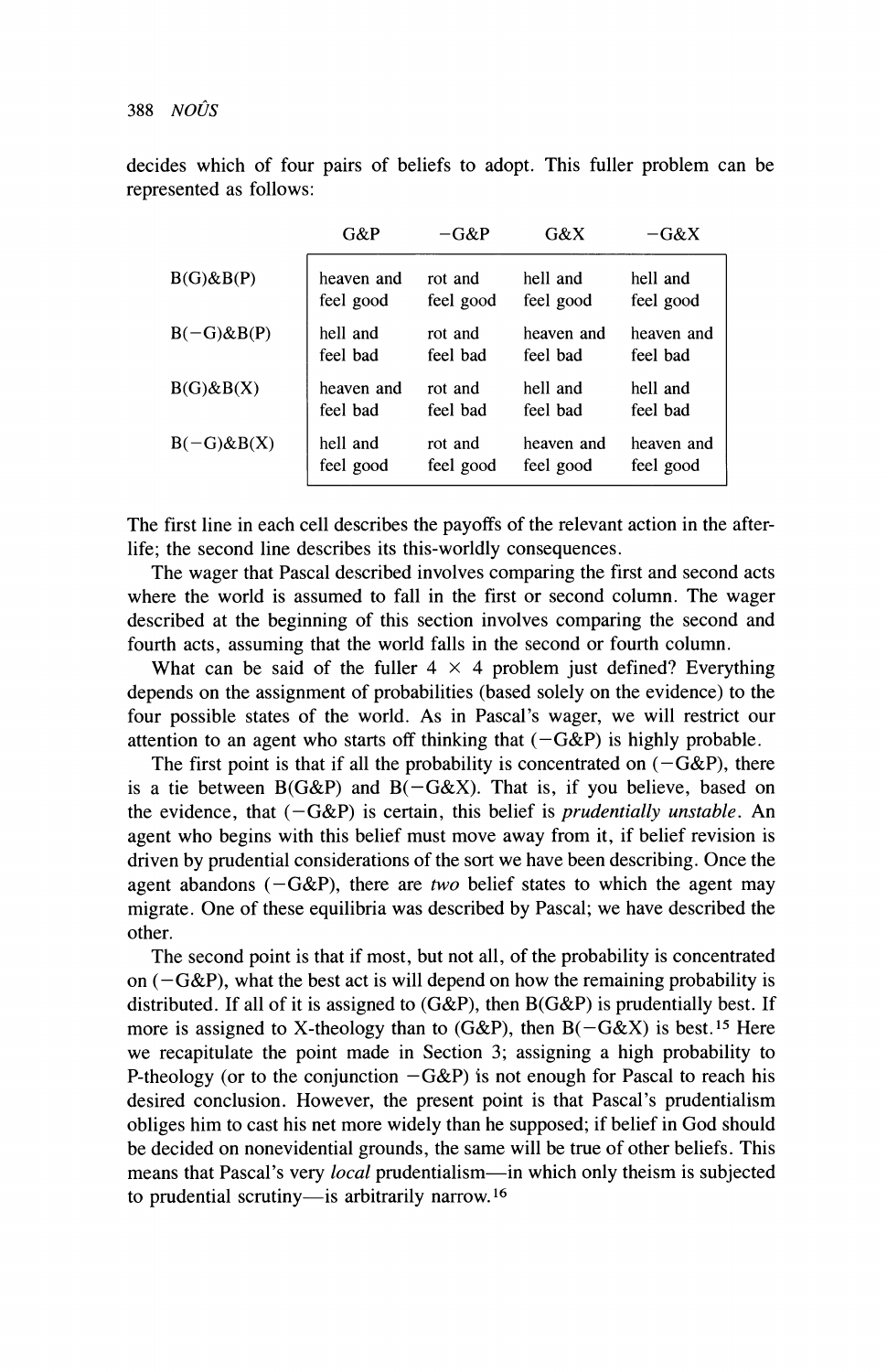#### **5. Is Prudential Belief Revision Incoherent?**

Although we believe that Pascal's wager is a flawed prudential argument, we do not reject prudential belief revision as such. It is perfectly possible for agents to face well-conceived decision problems in which there is a good prudential reason to believe a proposition that the evidence says is very improbable, as the following example shows.

Professor Smith is in her office, musing on two propositions that she believes. Based on the evidence she possesses, she believes that the President of the United States is, at this very moment, not in Wrigley Field; call this proposition  $-W$ . She also believes, again based on considerable evidence, that her student, Fred, is a highly reliable and sincere individual-he says what he means and means what he says; call this proposition S. While Smith is reflecting on this pair of beliefs, Fred bursts into her office and makes the following announcement.

Fred says that Professor Smith must decide whether to change her belief in the whereabouts of the President. After Smith makes this decision, Fred will independently check the President's whereabouts. If the President turns out to be in Wrigley Field, Professor Smith's decision will have been a matter of life and death. If she has changed her belief to W, she will be allowed to live. But if she has not, Fred promises to shoot her with the gun he produces from his backpack. In contrast with these momentous consequences, nothing much is at stake if Fred discovers that the President is not in Wrigley Field. In this case, Fred will allow Smith to live regardless of what she happens to believe.

Intuitively, there is a clear-cut prudential argument that Smith should try her best to believe proposition W—that the President is now in Wrigley Field. Although this proposition is improbable, given the evidence at hand, the circumstances make it prudent to believe what the evidence says is improbable.

We now will describe a Pascalian formulation of Smith's decision problem in which only one of Smith's beliefs is subject to prudential scrutiny---namely, her belief about the whereabouts of the President. We then will describe a quite different problem in which one of Smith's background assumptions is evaluated. Then, finally, we will characterize a fuller decision problem in which both propositions are evaluated together. The pattern will recapitulate what we have said about decisions concerning belief in God and belief in P-theology, except that the net result turns out to be interestingly different.

In the first local argument, Smith continues to believe on evidential grounds that Fred is sincere (S), but subjects her belief that the President is not now in Wrigley Field  $(-W)$  to prudential scrutiny. These are the pay-offs she needs to consider:

$$
W - W
$$
  
B(W)  
B(-W)  
live + e live  
die live + e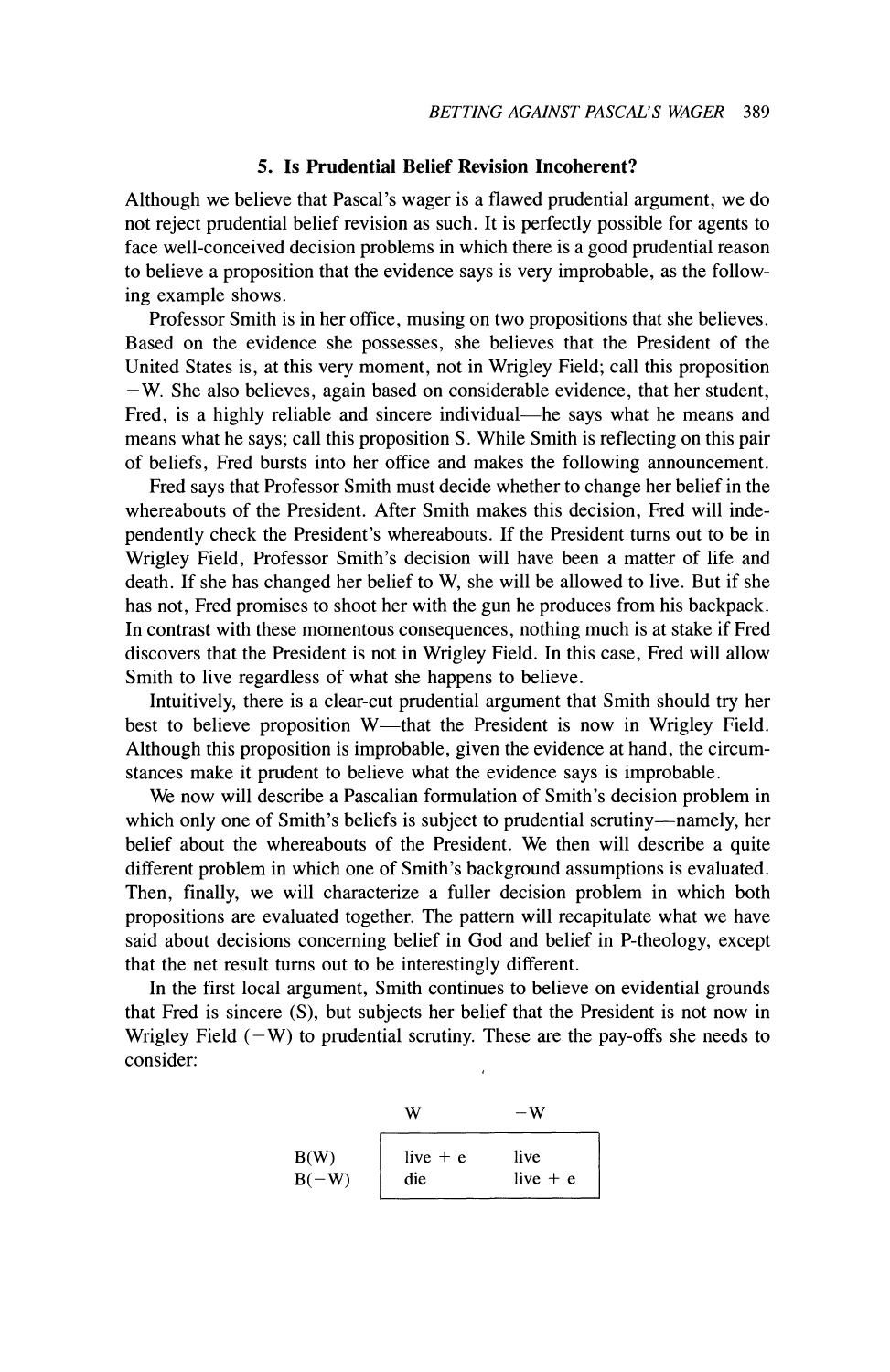The payoff entry "e" represents the modest benefit of having a true belief; those inclined to think that this "benefit" is no benefit at all are invited to let  $e = 0$ . It is clear in this case that as long as W has nonzero probability and the difference between life and death swamps the magnitude of e, Smith is better off believing W. l7

The second local argument we want to describe may not be one that Smith would think to consider. In this decision problem, Smith continues to believe on evidential grounds that the President is not now in Wrigley Field  $(-W)$ , but subjects her belief that Fred is sincere (S) to prudential scrutiny. These are the pay-offs that Smith needs to consider:

> $S \t -S$  $B(S)$ live  $+ e$  live  $B(-S)$ live + p live + e + p

In this decision problem, Smith continues to believe that the President is *not* in Wrigley field, so she figures she will live whether or not Fred is sincere. As before, "e" represents the benefit of having a true belief. The new item is "p," which represents the psychic benefit of being free from anxiety. If Smith embraces  $-S$ , she won't worry that Fred will shoot her. Of course, whether  $p > e$ depends on the values of the person in question; W. K. Clifford might deny this inequality. But Professor Smith, if she is anything like the two of us, will quickly conclude that  $p \ge e$ . As a result, she will decide to shift from believing that Fred is sincere to believing that he is not.

So far, we have considered two local deliberations, in which the second seems to undercut an assumption made in the first. This is just as unsatisfactory in the case of Professor Smith's problem as it was in the case of Pascal's wager. Let us now move to a more global treatment of the problem, in which Smith's initial belief in  $-W$  and her initial belief in S are both subjected to prudential scrutiny. Here are the payoffs:

|                   | W&S                     | $-W&S$     | W&S            | $-W&S$           |
|-------------------|-------------------------|------------|----------------|------------------|
| $B(W) \& B(S)$    | live $+$ e              | live       | live           | live             |
| $B(-W)$ & $B(S)$  | die                     | live $+$ e | live           | live             |
| $B(W)$ & $B(-S)$  | live $+ p$              | live $+ p$ | live $+ e + p$ | live $+ p$       |
| $B(-W)$ & $B(-S)$ | $\text{die} + \text{p}$ | live $+ p$ | live $+$ $p$   | live + $e$ + $p$ |

If Smith begins, as we said, by thinking that  $(-W \& S)$  is highly probable, but allows that the other options have at least nonzero probability, then she should change. She should believe either (W&S) or (W&-S), depending on how e and p are related. *Notice that each of these end states includes believing W.*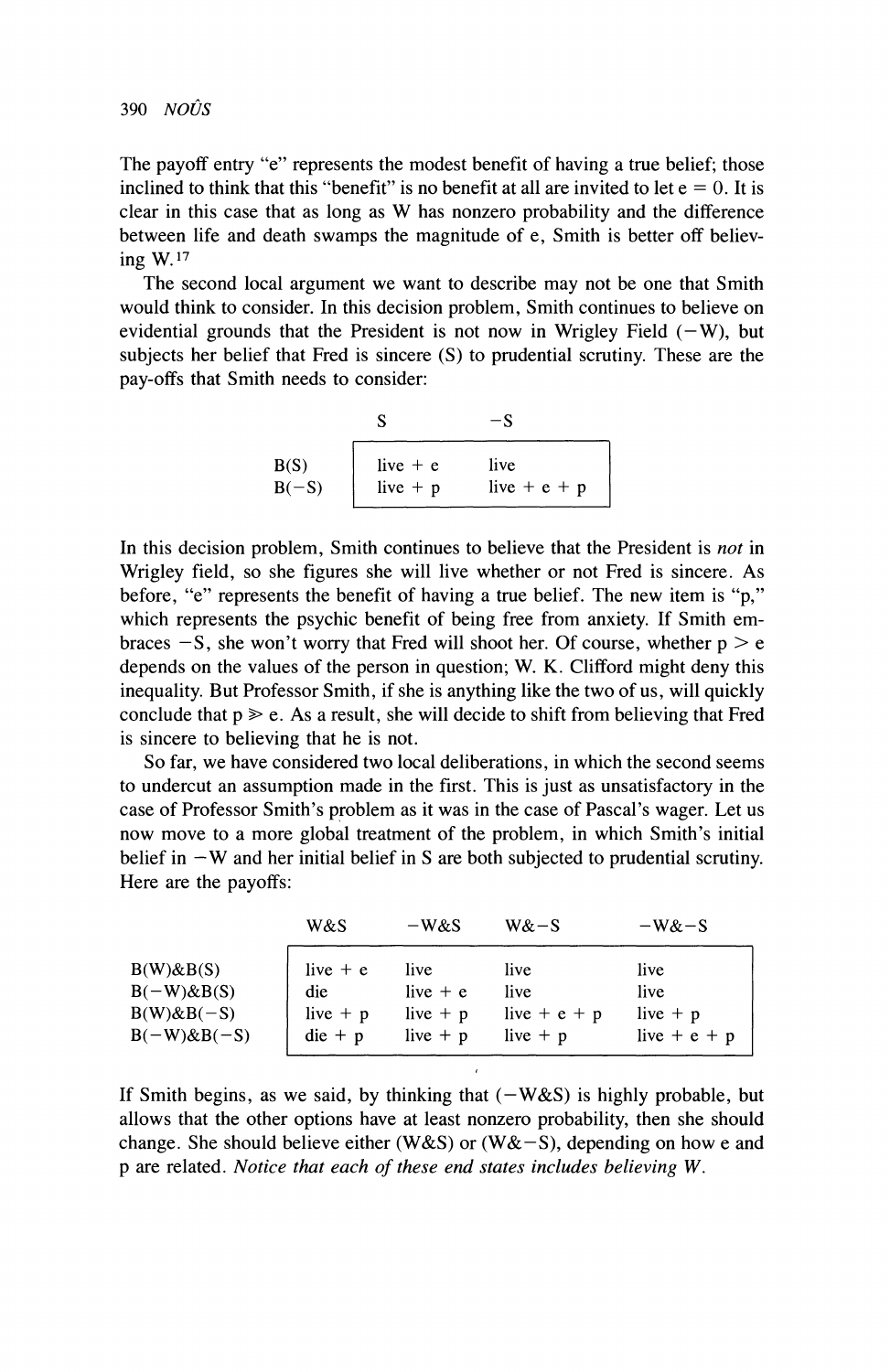Here we have the fundamental difference between the decision problem that Pascal describes and the one that Professor Smith confronts. Professor Smith's decision to abandon her belief that the President is not now in Wrigley Field is *robust.* Although her rough-and-ready deliberation may begin with the assumption that Fred is sincere, she will reach the same decision about proposition W even if she allows prudential considerations to be brought to bear on her background assumption. For even if she subjects both her belief in S and her belief in  $-W$  to prudential scrutiny, she still should try to reform her belief in  $-W$ . No similar robustness attaches to the Pascalian problem. If the agent begins with the assumption that P-theology is certain and holds that belief immune from revision, matters proceed as Pascal described. But if the agent's initial belief in *-G* and his initial belief in P-theology are both subjected to prudential scrutiny, it is far from straightforward that belief in God remains the best action.18

There are three elements in both these decision problems: a set of *background assumptions* allows a *prudential reason* to be developed for changing one's degree of belief in some *focal proposition.* Indeed, this threefold structure is not unique to prudential reasoning; it is a well-known feature of evidential reasoning that an *observation* typically provides evidence concerning the truth or falsity of a *hypothesis* only in the light of *background assumptions.* '9

The difference between Pascal's wager and the predicament of Professor Smith allows a principle to be stated that the background assumptions in a given problem must satisfy. If Pascal wishes to assume that P-theology is true in developing his prudential argument for theism, then the conclusion that theism is the best act should not be undermined by subjecting P-theology to prudential scrutiny. If Professor Smith wishes to assume that Fred is sincere in developing her prudential argument for changing her belief concerning the whereabouts of the President, then her conclusion that she is best off believing that the President is in Wrigley Field must not be undermined by a prudential evaluation of the assumption that Fred means what he says. And if a scientist uses background assumptions to argue that the observations make some hypothesis plausible, it must be true that the hypothesis would remain plausible in the light of the observations, even if the observations were to provide evidence that the background assumptions are false.20

If a background assumption B allows consideration C (evidential or prudential) to be used to justify  $X<sub>1</sub><sup>21</sup>$  there are two ways that this justification of X can be robust. The first is that C occasions no change at all in B; the second is that C does motivate a change in B, but the revised formulation of B *still* allows *C* to justify X. It is perhaps here that the character of background assumptions in evidential arguments often differs from the role of background assumptions in the prudential arguments we have surveyed so far. Smith's background belief that Fred is sincere *does* get changed when it is subjected to prudential scrutiny, but this change does not undermine the conclusion that Smith *also* has a prudential reason to revise her focal belief concerning the whereabouts of the President. In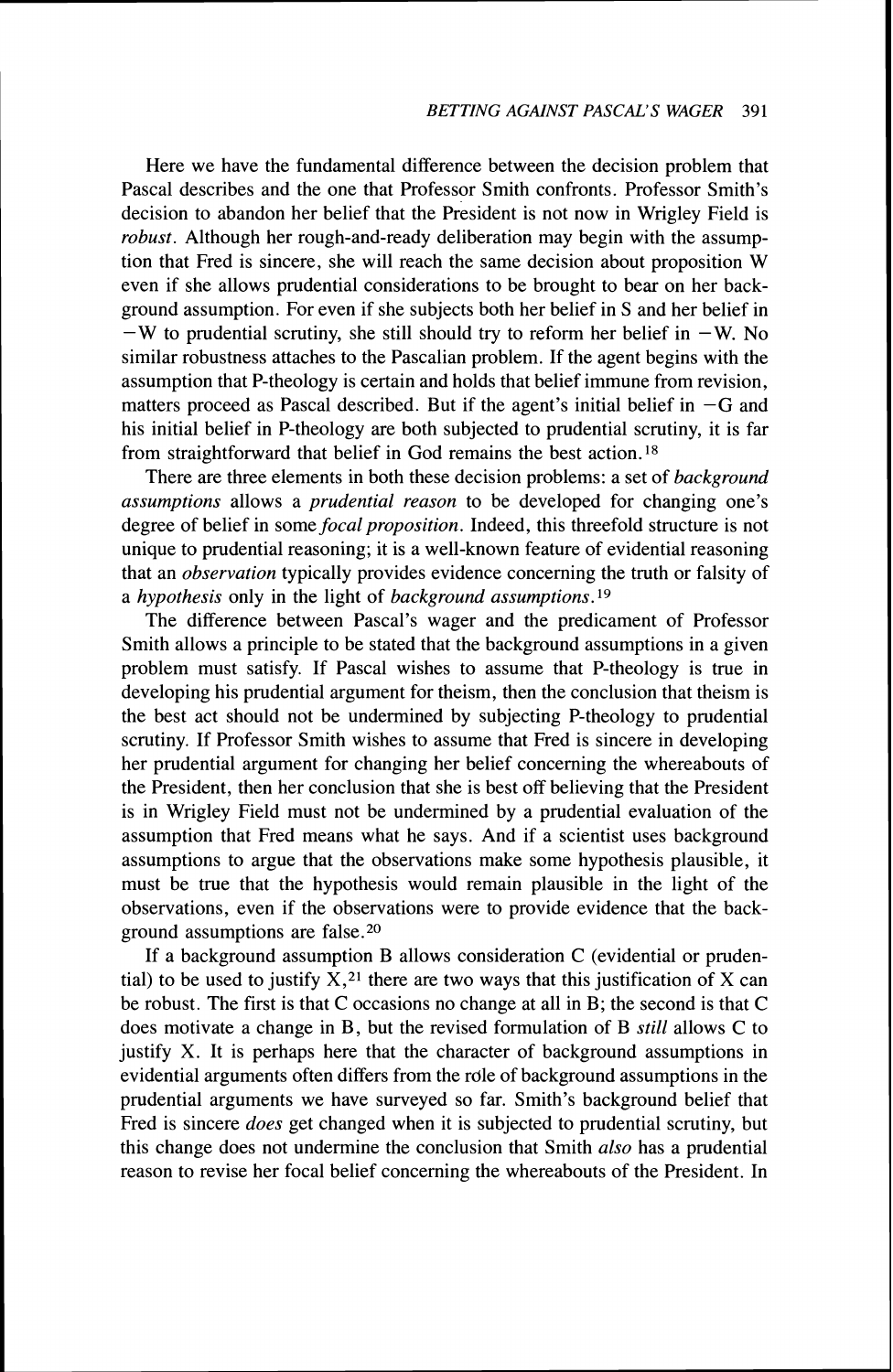contrast, the background assumptions exploited in evidential inference often remain totally unaffected by the evidence at hand. For example, when a scientist infers that the temperature is 98.6" because the thermometer says that the temperature is 98.6", the background assumption is being made that the thermometer is reliable. Typically, this background assumption is neither supported nor undermined by the fact that the thermometer reads 98.6°.

## **6. James' "Will to Believe"**

The example of Professor Smith strongly suggests that there can be no global and unconditional requirement of objectivity. At least sometimes, it is perfectly sane to allow prudential considerations to overturn the testimony of the evidence. We believe that such a case is encompassed in the spirit, if not the letter, of William James' pragmatic argument for religious belief in "The Will to Believe."

James (1897) focuses on this-worldly consequences, not the possibilities of heaven and hell. He considers someone who would be despondent without a faith in something "higher," but who would be able to live a happy and productive life if such a faith were embraced.22

The first objection we considered in connection with Pascal does not apply to James' reasoning. James postulates no theology as part of his argument, so it would be irrelevant for us to consider the consequences of alternative theologies. James ignores such issues in the same way that Professor Smith quite reasonably does. The focus is on tangible consequences in *this* world.

Our second objection to Pascal has some bearing on James' argument, but he has a reply. James envisions a person who will be depressed if an atheist and happy if a theist. But this two-part disposition is as much open to reform as the agent's atheism. Instead of becoming a theist, perhaps the agent should consult a psychiatrist who can help him be a happy atheist. If becoming a theist can benefit the agent, other changes may do the same.

James cannot dismiss this suggestion out of hand. However, its evaluation will depend on the details. If it is relatively easy and costless to embrace theism, but rather difficult and expensive to go into therapy, where the end result is in any case less certain, utility may be on the side of James' recommendation. James' falibilism can lead him simply to agree that theism *may* not be the best solution. But then again, it may be, at least for some people some of the time.

#### **7. Concluding Remarks**

The only good traditional objection to Pascal's wager is that Pascal does not establish that his theological assumptions are highly probable. This is true, but it does not go far enough. For even if the theology were highly probable, Pascal's argument is vulnerable on two fronts.

Our first criticism of Pascal's wager was that theism is not a robust solution to the problem that Pascal poses; although theism must be the right act if P-theology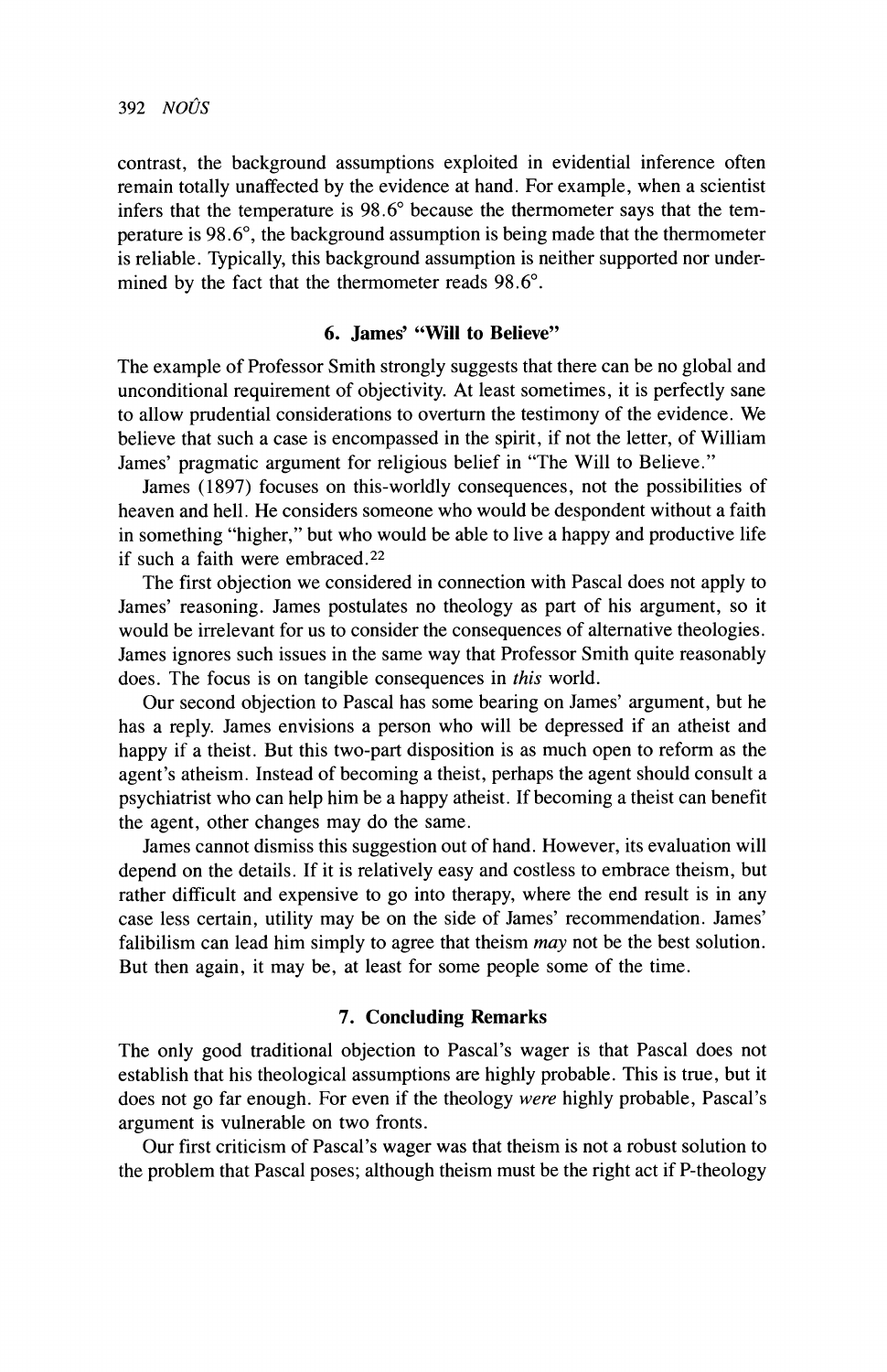is certain, theism can fail to exhibit this property if P-theology is less than certain. Robustness, we maintain, is an important consideration for decision making under uncertainty.

Our second criticism also focused on Pascal's theology, but it has a different character. We explored some of the implications of allowing prudence, rather than evidence, to determine what one believes. Pascal's prudential approach to the problem of theism obliges him to take the same approach in matters of theology. But Pascal's theology is not prudentially stable, at least for an atheist who is bound to remain one. Here we are advancing, so to speak, an argument *ad* hominem; we do not ourselves endorse the relevance of prudence, but merely point out what Pascal's framework obliges him to consider.

Pascal's wager implicitly involves two simplifying assumptions—that Pr(Ptheology)  $= 1$  and that theism is the only belief that the agent will scrutinize prudentially. We do not criticize the use of simplifying assumptions; we have used them ourselves, as any analysis must. However, decisions reached via simplifying assumptions should be *robust*; they should remain in place even when the simplifying assumptions are replaced with more realistic ones.

We have argued that Pascal's conclusion fails this test for each of the simplifying assumptions just mentioned. If we abandon the assumption that Pr(Ptheology)  $= 1$ , it is far from clear that theism is more prudent than atheism. And if we subject P-theology as well as atheism to prudential scrutiny, the same doubts arise.

The challenge posed by our consideration of Pascal's wager is to define the scope and limits of objectivity. The defects in Pascal's argument notwithstanding, it isn't *always* true that our beliefs should be regulated by the evidence and the evidence alone. However, this negative result cries out for a positive thesis: Can general conditions be described under which it is prudent to be objective? Ideally, a general thesis of this type would also explain contrary cases. We would be able to recognize the generality, if not the limitless validity, of the argument for objectivity; and outside its boundaries we would be able to locate the deviant cases of Pascal, James, and Professor Smith. On another occasion, we hope to begin where the present inquiry must, out of prudence, end.

#### **Notes**

\*We wish to thank John Earman, Ellery Eells, Berent Enç, Malcolm Forster, William Lycan, Alan Sidelle, Dennis Stampe, and an anonymous referee of this journal for useful comments on earlier versions of this paper.

'We are not concerned in this paper to decide the historical question of what Pascal actually intended. Rather, we are considering what has generally come to be viewed as "Pascal's wager." Hacking (1972) argues that Pascal actually formulated three quite different arguments. We are discussing the one that we think is the most intellectually challenging.

<sup>2</sup>"Theism" and "atheism" usually name propositions. We use the terms here to name the "acts" of believing or disbelieving that God exists.

<sup>3</sup>In the vocabulary used in Sober (1994),  $(a - c)$  represents the *importance* of the proposition that God exists and  $(d - b)$  the import of the proposition that he does not.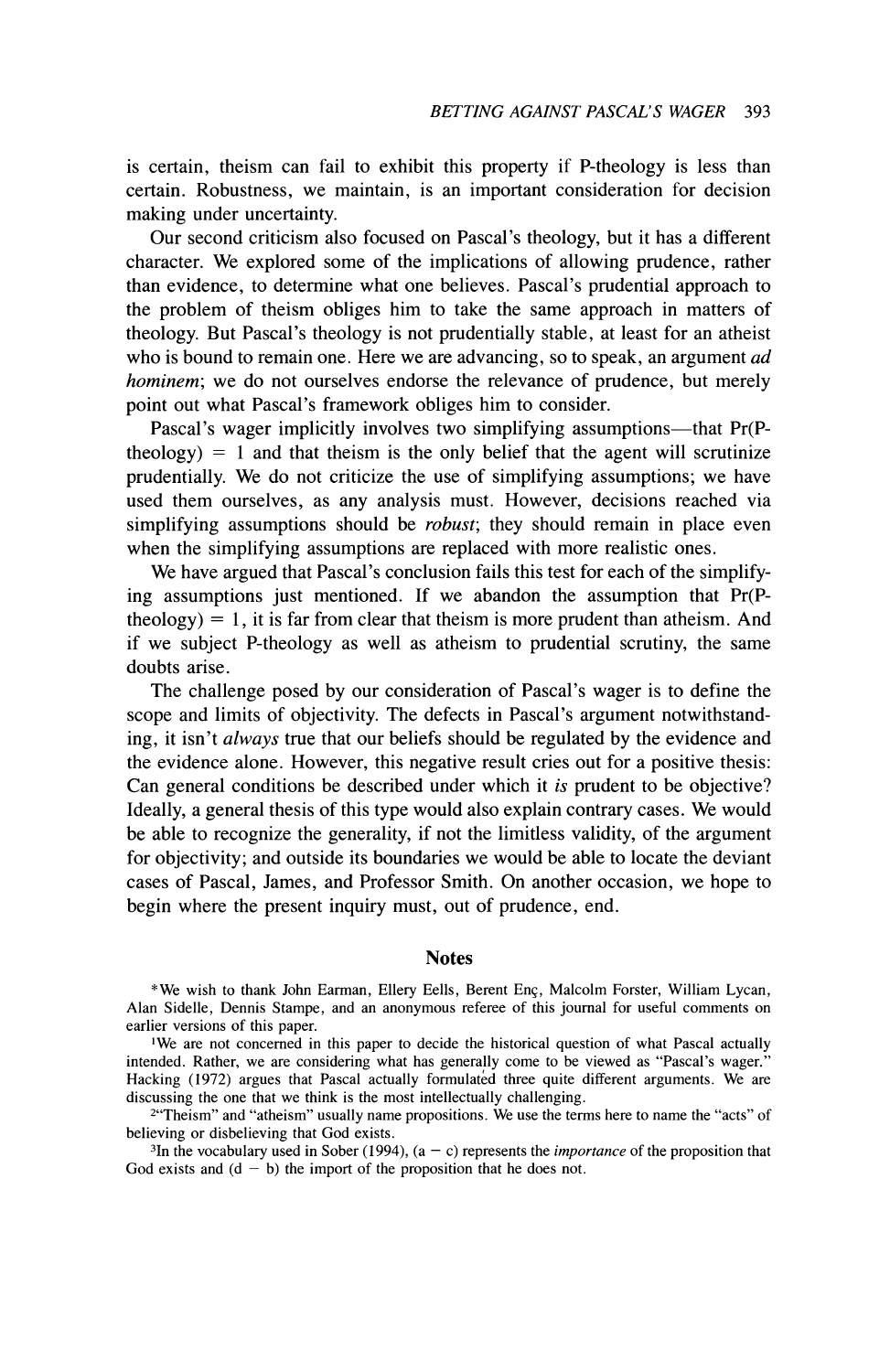4Notice that Pascal's wager, as just represented, treats the assignment of a probability to the proposition *God exists* and the believing of that proposition as separate elements. For modem probabilists who are skeptical of the idea of *acceptance,* what could this distinction mean? If belief is understood in terms of *degree* of *belief,* then assigning a probability and having a belief are not two acts, but one.

The interpretation we favor is this: First, one assigns a probability to the proposition, based solely on the evidence. Then prudential considerations are adduced that allegedly justify a *change* in probability assignment. Construed in this way, Pascal argues that even if the evidence gives p a low value, prudential considerations should lead one to "update" that probability and make p quite high.

501 more precisely, Clifford gives a prudential reason (described below) for never allowing anything but the evidence to influence what one believes. This position can be rescued from selfcontradiction by introducing a hierarchy of levels. Let level-1 propositions be about the world outside the mind. Let level-2 propositions be about level-1 propositions, and so on. Then a consistent formulation of Clifford's position is that there exists a compelling level-2 prudential argument, whose conclusion is that all level-1 propositions should be accepted or rejected solely on the basis of the evidence.

6For example, consider the Dutch book arguments that Bayesians construct to argue that beliefs should be probabilistically coherent. These are consequentialist defenses of a particular conception of rationality.

7We think this objection boils down to nothing more than the point that believing is not a basic action. Given the lives that most of us lead, we can't simply decide to believe a proposition, anymore than we can decide to be President of the United States or to run a four minute mile. There is nothing special about belief or mental activity involved here. What is true in all such cases is that we can decide to *try*. Decisions about whether it makes sense to try, of course, should take account of the probability of success.

8In their article on Pascal's wager, Lycan and Schlesinger (1989) defend the Anselmian idea that God is an absolutely perfect being by arguing that this position is favored by Ockham's razor. We have two questions about their discussion. First, we are inclined to doubt that it is legitimate to use Ockham's razor in the way that Lycan and Schlesinger propose; see Sober (1988) for discussion. Second, even if God is a perfect being, we fail to see how this helps shore up Pascal's wager. Why expect P-theology to accurately describe the behavior of a perfect God? As it happens, we find far more attractive the theology that says that a perfect God would be inclined to forgive the theological mistakes of his creatures; he would care more about having people lead morally good lives than about their having true beliefs concerning his existence. In any case, we will argue in the next section that even if Pascal's theology *is* defensible (in the sense that it can be shown to be highly probable), this is not enough to license the conclusion that Pascal draws.

9The reader may be inclined to object that a 0.1 chance of an infinite payoff is better than a 0.001 chance. We will not try to argue otherwise, but merely refer the reader to the argument that begins in the next paragraph.

<sup>10</sup>The idea that the payoffs are finite has an independent motivation. The agent whom Pascal is addressing presumably is allowed to care about the afterlives his loved ones (x and y) attain as well as about the afterlife he himself (s) achieves. In particular, this agent may well prefer that s and x (but not y) go to heaven over having s (but neither x nor y) do so. This is difficult to model if payoffs are allowed to be infinite.

<sup>11</sup>We don't claim that Pr(G) *is* less than Pr(X), only that this would suffice to undermine Pascal's argument. Note that  $Pr(G\&P)$  can be less than  $Pr(X)$  even when each of  $Pr(G)$  and  $Pr(P)$  is greater than  $Pr(X)$ .

<sup>12</sup>For example, consider theology  $X'$ , according to which you go to heaven if and only if God exists and you are an atheist. Objections to Pascal's wager that resemble the one we have formulated in terms of theology X can be developed by focusing on X'.

<sup>13</sup>The importance of robustness as a property of mathematical models in biology is discussed in Orzack and Sober (1993).

<sup>14</sup>In the problem we are describing here, the agent should abandon belief in P-theology for prudential reasons, even if the evidence says that  $Pr(P-theology) = 1.0$ . This differs from the wager that Pascal discussed; in Pascal's problem, it isn't true that the agent should abandon atheism even when the evidence says that  $Pr(-G) = 1.0$ .

15This point requires that we think of heaven and hell as entailing finite payoffs, an assumption that we discussed in footnote 10.